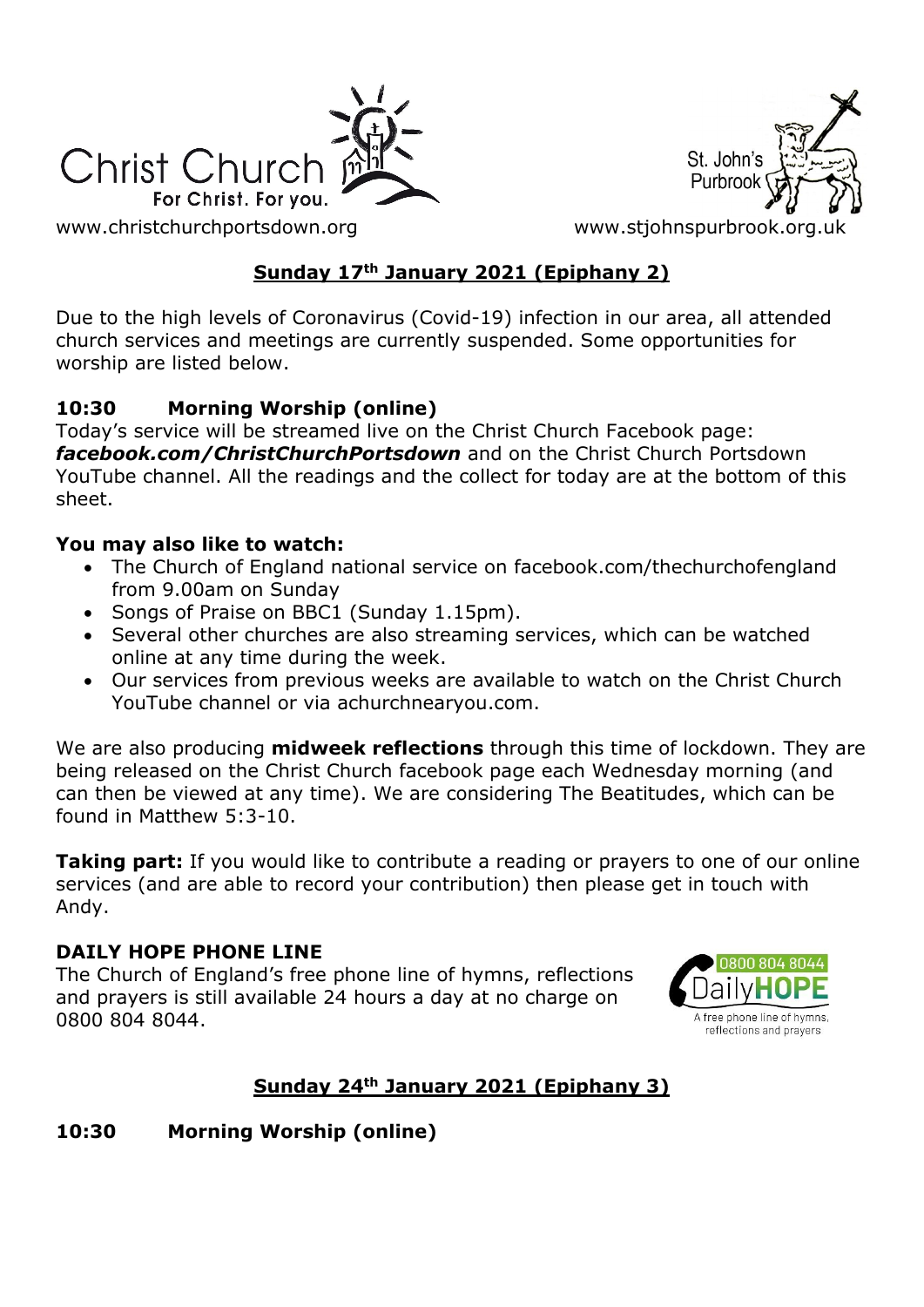**ST JOHN'S PCC** will meet via Zoom this Thursday 21<sup>st</sup> January at 7.00pm. Members should have received an invitation. If you have not please contact Revd Andy.

**CHRIST CHURCH PCC** will meet via Zoom on Wednesday 27<sup>th</sup> January at 7.30pm.

#### **GIVING**

Both of our churches have experienced reduced income from cancelled hall bookings and the lack of collections at services. If you usually give in the plate (cash or envelopes), please do consider switching to Direct Debit or online payment.

The best way to do this is via the Parish Giving Scheme, which can now be done online or by telephone

#### You can register online at **register.parishgiving.org.uk or** by calling **0333 002 1271**

To register you will need the following details:

For Christ Church: Parish: Portsdown Christ Church Diocese: Portsmouth PGS Parish Code: 290629068

For St John's: Parish: St John the Baptist Village: Purbrook Diocese: Portsmouth PGS Parish Code: 290629070

You will also need your own bank details.

| <b>CONTACTS</b>      |                                            |
|----------------------|--------------------------------------------|
| <b>Vicar</b>         | <b>Revd Andy Wilson</b> (day off Monday)   |
|                      | vicar@christchurchportsdown.org            |
|                      | purbrookvicar@gmail.com                    |
| <b>Associate</b>     | <b>Revd Laura Cameron</b>                  |
| <b>Minister</b>      | revdlauracameron@gmail.com                 |
| <b>Curate</b>        | <b>Revd Matt Grove</b> (day off Friday)    |
|                      | matt.grove@christchurchportsdown.org       |
| Churchwarden         | <b>Bill Jeffery</b>                        |
| <b>SJP</b>           | purbrookchurch@gmail.com                   |
| Churchwarden         | <b>Stephen Anderson</b>                    |
| <b>CCP</b>           | stephen.anderson@christchurchportsdown.org |
| Churchwarden         | <b>Karina Golledge</b>                     |
| <b>CCP</b>           | thegolledges@btinternet.com                |
| <b>Administrator</b> | <b>Emma Evans</b>                          |
|                      | parish.office@christchurchportsdown.org    |
| <b>Hall Manager</b>  | Jacqui Wilson                              |
| <b>CCP</b>           | hall.manager@christchurchportsdown.org     |
| Website              | <b>Matt Doe</b>                            |
|                      | webmaster@christchurchportsdown.org        |
|                      |                                            |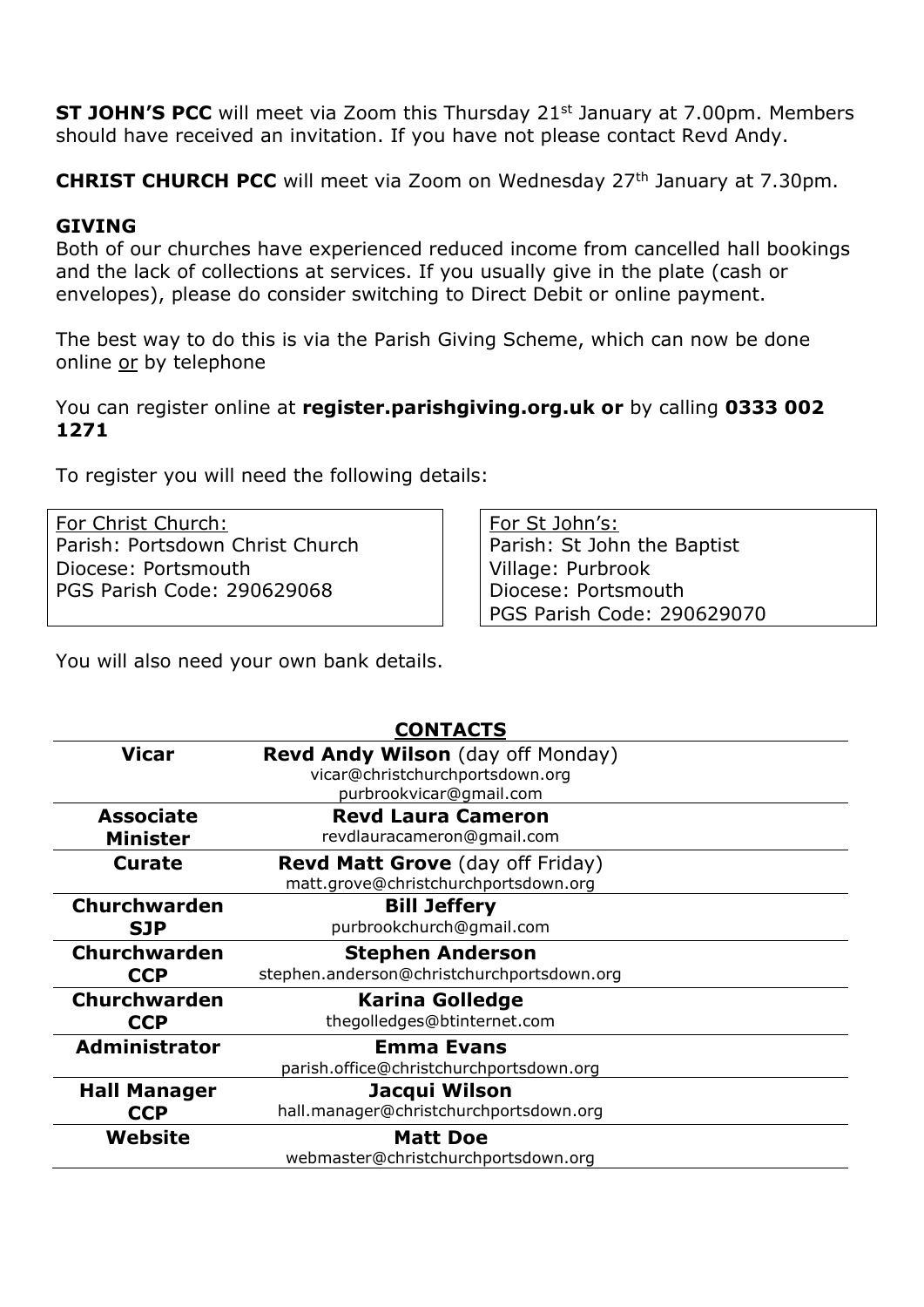### **Sunday 17 January 2021 2nd Sunday of Epiphany**

## **Collect**

Eternal Lord, our beginning and our end: bring us with the whole creation to your glory, hidden through past ages and made known in Jesus Christ our Lord.

## **1 Samuel 3:1–10**

**<sup>3</sup>** Now the boy Samuel was ministering to the Lord under Eli. The word of the Lord was rare in those days; visions were not widespread.  $2$  At that time Eli, whose eyesight had begun to grow dim so that he could not see, was lying down in his room;  $3$  the lamp of God had not yet gone out, and Samuel was lying down in the temple of the Lord, where the ark of God was. <sup>4</sup> Then the Lord called, 'Samuel! Samuel!' and he said, 'Here I am!' <sup>5</sup> and ran to Eli, and said, 'Here I am, for you called me.' But he said, 'I did not call; lie down again.' So he went and lay down. <sup>6</sup> The Lord called again, 'Samuel!' Samuel got up and went to Eli, and said, 'Here I am, for you called me.' But he said, 'I did not call, my son; lie down again.'<sup>7</sup> Now Samuel did not yet know the Lord, and the word of the Lord had not yet been revealed to him. <sup>8</sup> The Lord called Samuel again, a third time. And he got up and went to Eli, and said, 'Here I am, for you called me.' Then Eli perceived that the Lord was calling the boy. <sup>9</sup> Therefore Eli said to Samuel, 'Go, lie down; and if he calls you, you shall say, "Speak, Lord, for your servant is listening."' So Samuel went and lay down in his place.  $10$  Now the Lord came and stood there, calling as before, 'Samuel! Samuel!' And Samuel said, 'Speak, for your servant is listening.'

# **Psalm 139:1–5, 12–18**

 $1$  O Lord, you have searched me out and known me; you know my sitting down and my rising up; you discern my thoughts from afar.  $2$  You mark out my journeys and my resting place and are acquainted with all my ways.  $3$  For there is not a word on my tongue, but you, O Lord, know it altogether. <sup>4</sup> You encompass me behind and before and lay your hand upon me. <sup>5</sup> Such knowledge is too wonderful for me, so high that I cannot attain it.  $^{12}$  For you yourself created my inmost parts; you knit me together in my mother's womb.  $13$  I thank you, for I am fearfully and wonderfully made; marvellous are your works, my soul knows well.  $^{14}$  My frame was not hidden from you, when I was made in secret and woven in the depths of the earth. <sup>15</sup> Your eyes beheld my form, as yet unfinished; already in your book were all my members written,  $16$  As day by day they were fashioned when as yet there was none of them.  $17$ How deep are your counsels to me, O God! How great is the sum of them! <sup>18</sup> If I count them, they are more in number than the sand, and at the end, I am still in your presence.